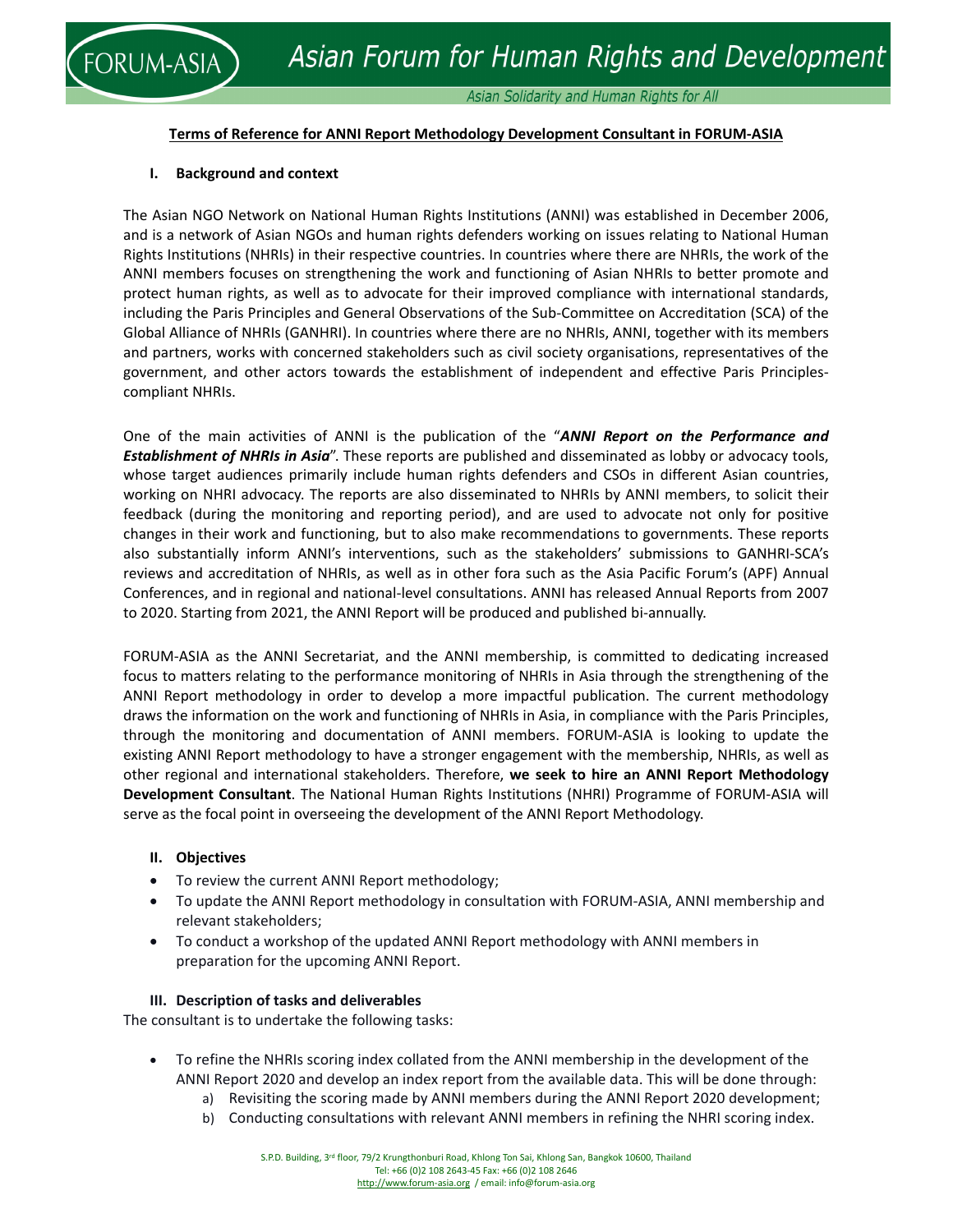- To assess the current ANNI Report methodology used for the 2020 Report, identify gaps and challenges faced by the membership in using the methodology, and analyse improvements that can be made by:
	- a) Reviewing all relevant documents, including but not limited to the previous ANNI Reports, methodology used in the last ANNI Report, factsheets, and other documents, as required;
	- b) Conducting interviews and consultations with ANNI Members, ANNI Secretariat, relevant regional and international organisations (E.g.: APF, GANHRI, SEANF, NHRIs, etc.) to receive feedback on the ANNI Report methodology and areas of improvements;
	- c) Conducting desk research to enhance the impact of ANNI Report through the strengthening of its methodology.
- To draft and finalise an updated ANNI Report methodology in coordination with the NHRI Programme;
- To prepare and conduct a workshop for ANNI Members on the updated ANNI Report methodology in coordination with the NHRI Programme;
- To communicate and coordinate all relevant tasks in timely manner as required by the NHRI Programme in the development of the updated ANNI Report methodology.

# **The assignment will have the following deliverables:**

| <b>Deliverables</b>                                                                                                                                                                                                                                                                      | <b>Number</b><br>οf<br>working days | <b>Indicative</b><br>deadline |
|------------------------------------------------------------------------------------------------------------------------------------------------------------------------------------------------------------------------------------------------------------------------------------------|-------------------------------------|-------------------------------|
| Reviewing all relevant documents including but not limited to the past<br>ANNI Reports, methodology used in the last ANNI Report, factsheets,<br>and other documents, and conducting desk research to enhance the<br>impact of ANNI Report through the strengthening of its methodology. | 5                                   | May                           |
| Conducting interviews and consultations with ANNI Members, ANNI<br>Secretariat, relevant regional and international organisations (E.g.: APF,<br>GANHRI, SEANF, NHRIs etc.) to receive feedback on the ANNI Report<br>methodology and areas of improvements                              | 10                                  | May                           |
| Refining the NHRIs scoring index and drafting an updated ANNI Report<br>methodology in coordination with the NHRI Programme                                                                                                                                                              | 5                                   | May-June                      |
| Finalising the NHRIs scoring index and updated ANNI Report<br>methodology in coordination with the NHRI Programme                                                                                                                                                                        | 5                                   | June-July                     |
| Preparing and conducting a workshop for ANNI Members on the<br>updated ANNI Report methodology in coordination with the NHRI<br>Programme                                                                                                                                                | 5                                   | July                          |

### **IV. Timeframe**

A maximum of 30 working days are expected. The assignment will tentatively start in **May 2022 and end in July 2022.** 

### **V. Working relationship and contractual arrangements**

The consultant will be working under the overall supervision of the FORUM‐ASIA's management team and in consultation with the NHRI Programme with this following information:

- FORUM‐ASIA is responsible for the contractual arrangement. The management will provide additional guidance on the assignment where needed; and
- The consultant is under the obligation of confidentiality. Information, data, database, knowledge resources in the forms of briefings and reports issued by FORUM‐ASIA remain the property of the organisation.